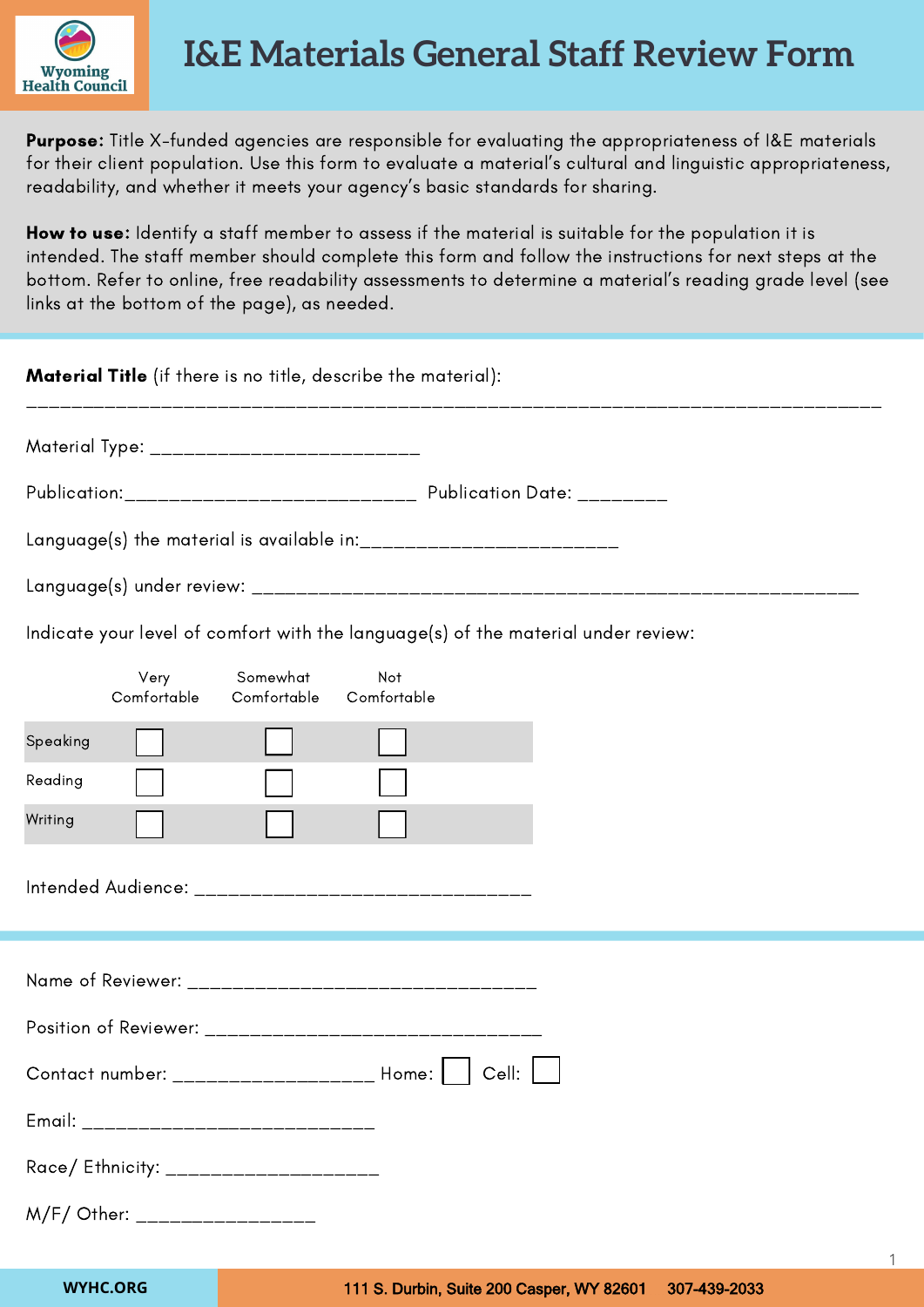

## Material Evaluation

Review the material and use your judgment to answer the questions below. If you think the material is not culturally sensitive or appropriate for the client population, skip questions 1–11 and go directly to question 12. Once the review form is completed, submit form to the appropriate staff member.

| 1.) This material is for (check all that apply):                                                                                                                         |     |    |     |  |
|--------------------------------------------------------------------------------------------------------------------------------------------------------------------------|-----|----|-----|--|
| Males<br>Young adults (18-25)<br>Adults (26 and older)<br>Females<br>Other:__________________________<br>LGBTQIA+<br>Adolescents (13-18)                                 |     |    |     |  |
| 2.) What grade level is the material written for? ______________________<br>Describe how you arrived at the reading lever (Fry Graph, SMOG, Flesch Kincaid, etc.): _____ |     |    |     |  |
|                                                                                                                                                                          | Yes | No | N/A |  |
| 3.) Is the message of the material clear?                                                                                                                                |     |    |     |  |
| 4.) Does it use common, everyday words?                                                                                                                                  |     |    |     |  |
| 5.) Is the content accurate?                                                                                                                                             |     |    |     |  |
| 6.) Does the material use the active voice? For example, does it<br>say, "We will ask" rather than, "You will be asked"                                                  |     |    |     |  |
| 7.) Does the material use font types and sizes that are easy to read?                                                                                                    |     |    |     |  |
| 8.) Does it incorporate white space and margins to break up the text?                                                                                                    |     |    |     |  |
| 9.) If there are illustrations or pictures, are they appropriate?                                                                                                        |     |    |     |  |
| 10.) If there are illustrations or pictures, are visually appealing?                                                                                                     |     |    |     |  |
| 11.) Is the material respectful of the clients' cultures and values?                                                                                                     |     |    |     |  |